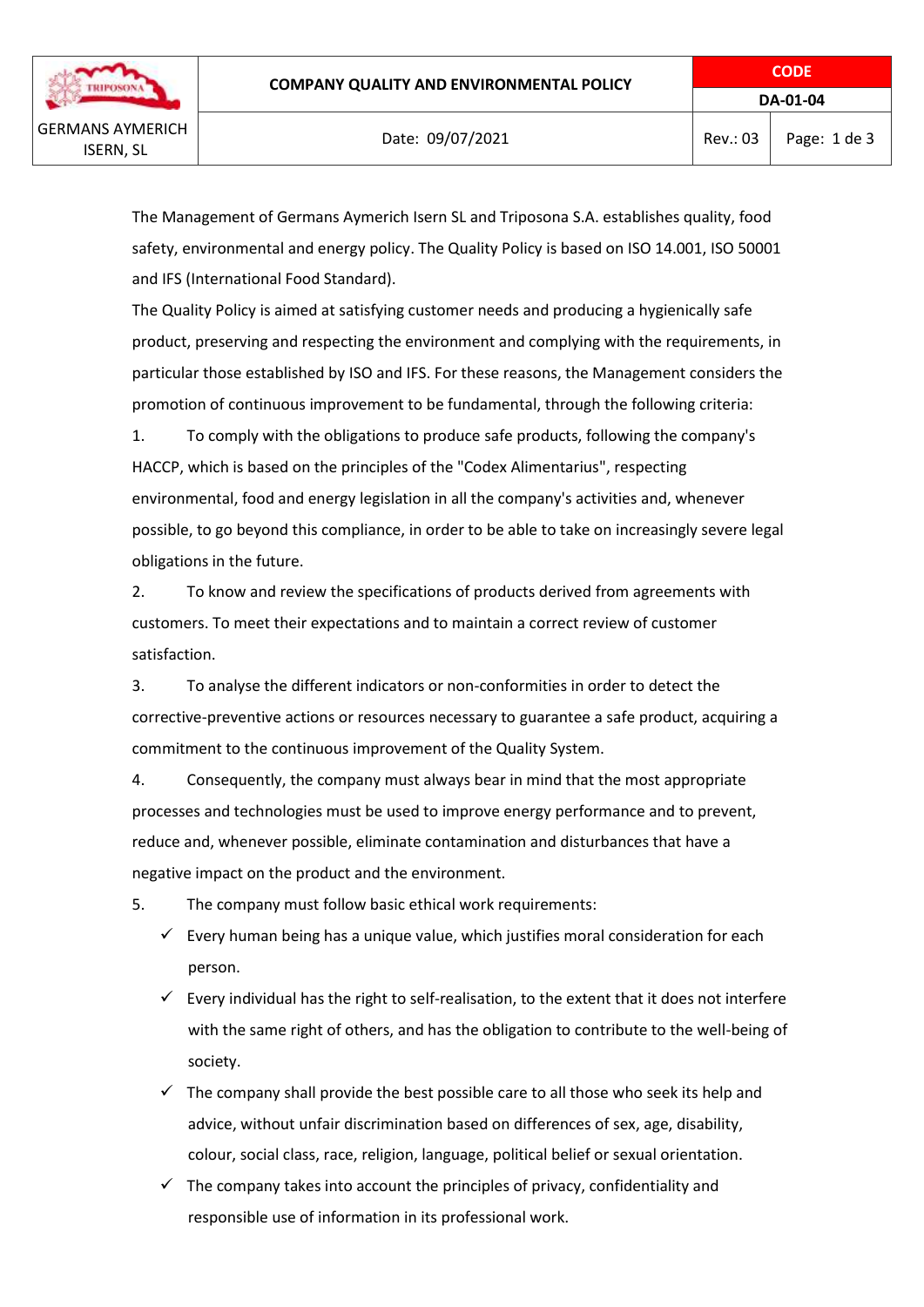**CODE**

6. To meet the training needs of all personnel in order to know and cooperate with the management systems in place and to achieve the annual objectives set.

7. To maintain adequate facilities to facilitate correct handling and hygiene practices, as well as to carry out the necessary monitoring of these to ensure a hygienically safe product.

8. Annually review and establish quality objectives and take the necessary actions to improve the management systems.

9. To work to optimise resources, correctly managing the use of energy and water by applying energy saving systems in our production systems, in order to reduce water consumption and avoid wasting energy.

10. To manage waste appropriately and reduce it as far as possible.

11. Our company organises its management with the aim of meeting the needs of its members and expressing its full potential while maintaining biodiversity and natural ecosystems, all with the aim of being a sustainable company, economically, socially and ecologically.

12. To continually seek to optimise and improve processes in order to increase productivity and reduce defects.

13. We work to instil the culture of food safety in all the company's personnel and to ensure that there is feedback between management and quality and the rest of the departments in order to move towards full awareness of food safety throughout the entire process.

14. The company works to obtain safe products without suspicion of adulteration and/or fraudulent actions, from the purchase of raw materials and auxiliary materials to the sale of products.

The policy, objectives and their review are communicated to all levels of the organisation, including those working on behalf of Germans Aymerich Isern SL and Triposona SA. It is also available to the public on request and is reviewed for its continuous adaptation within the framework of the Management review.

Translated with www.DeepL.com/Translator (free version)

*Joan Aymerich Isern* Gerente 09/07/2021